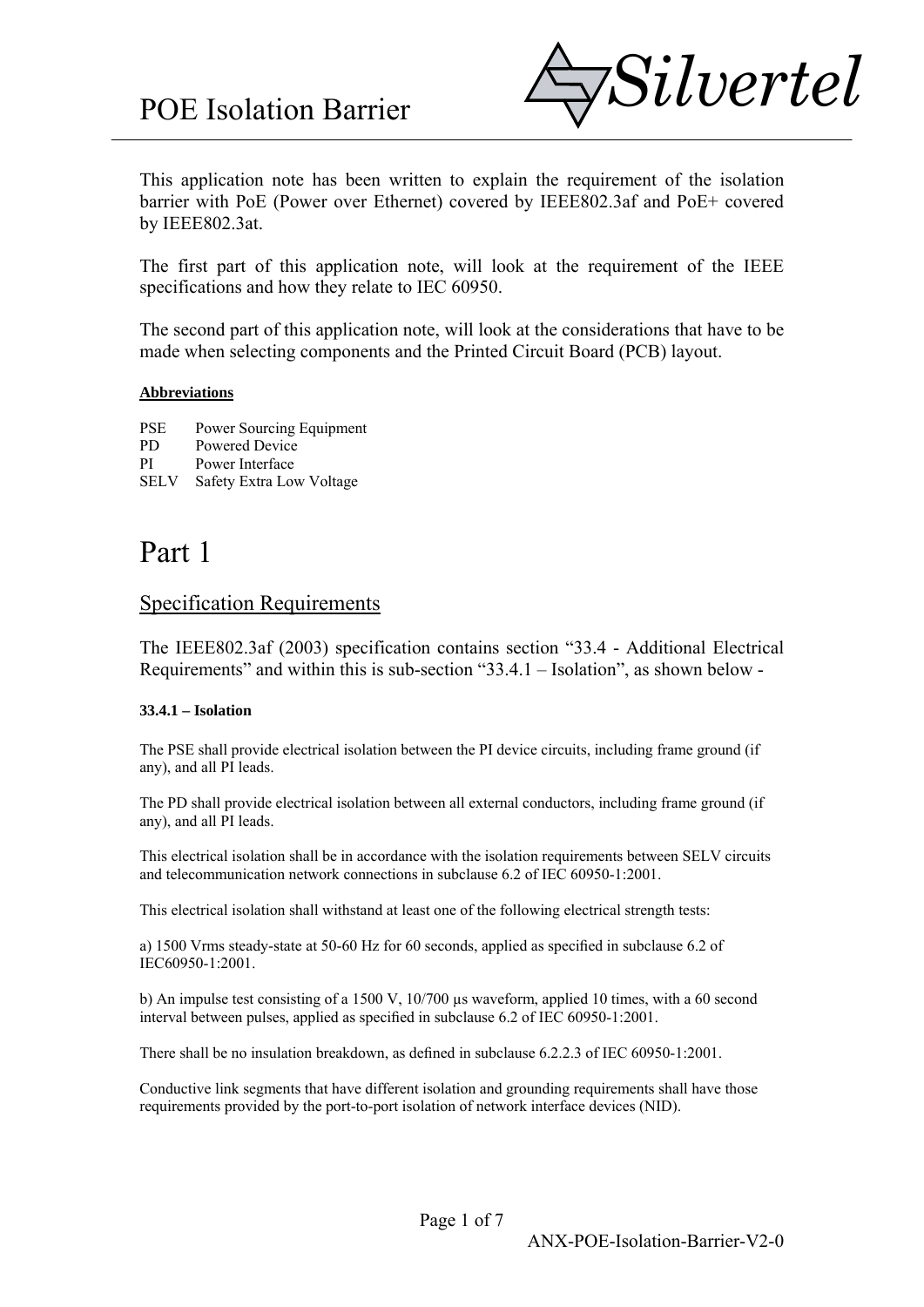

The IEEE802.3at (2009) specification also contains section "33.4 - Additional Electrical Requirements" and within this is sub-section "33.4.1 - Isolation". This now has three test method options that can be used, as shown below -

#### **33.4.1 Isolation**

PDs and PSEs shall provide isolation between all accessible external conductors, including frame ground (if any), and all MDI leads including those not used by the PD or PSE. Any equipment that can be connected to a PSE or PD through a non-MDI connector that is not isolated from the MDI leads needs to provide isolation between all accessible external conductors, including frame ground (if any), and the non-MDI connector. Accessible external conductors are specified in subclause 6.2.1b) of IEC60950-1:2001.

This electrical isolation shall withstand at least one of the following electrical strength tests:

a) 1500Vrms at 50Hz to 60Hz for 60s, applied as specified in subclause5.2.2 of IEC60950-1:2001.

b) 2250Vdc for 60s, applied as specified in subclause5.2.2 of IEC60950-1:2001.

c) An impulse test consisting of a 1500V, 10/700µs waveform, applied 10 times, with a 60s interval between pulses. The shape of the impulses shall be 10/700µs (10µs virtual front time, 700µsvirtual time of half value), as defined in IEC60950-1:2001 Annex N.

There shall be no insulation breakdown, as defined in subclause5.2.2 of IEC60950-1:2001, during the test. The resistance after the test shall be at least 2MΩ, measured at 500Vdc.

Conductive link segments that have differing isolation and grounding requirements shall have those requirements provided by the port-to-port isolation of network interface devices (NID).

#### **All Silvertel isolated PD modules meet the 1500V impulse test – only.**

At this point it is important to remember that it is only the IEEE specifications that call for a barrier. Because they have considered that some networks may go outside the building and be subject to lightning surges.

In IEC 60950 2.2 the definition of SELV is up to 60VDC, all Silvertel PD module fall within the SELV classification as defined in IEC 60950 2.2.2 & 2.2.3.

In IEC 60950 1.2.13.8 TELECOMMUNICATION CIRCUITS, there are a number of exceptions, including the following –

"SELV CIRCUITS connecting units of information technology equipment"

This means that the isolation requirements for connections to Telecoms Circuits of IEC 60950 6.2 are NOT required for PoE circuits.

So the bottom line is that IEC 60950 has no requirement for a barrier on SELV circuits; therefore any barrier provided is in excess of IEC 60950 requirements.

The isolation barrier is only required by the IEEE specifications and not IEC 60950.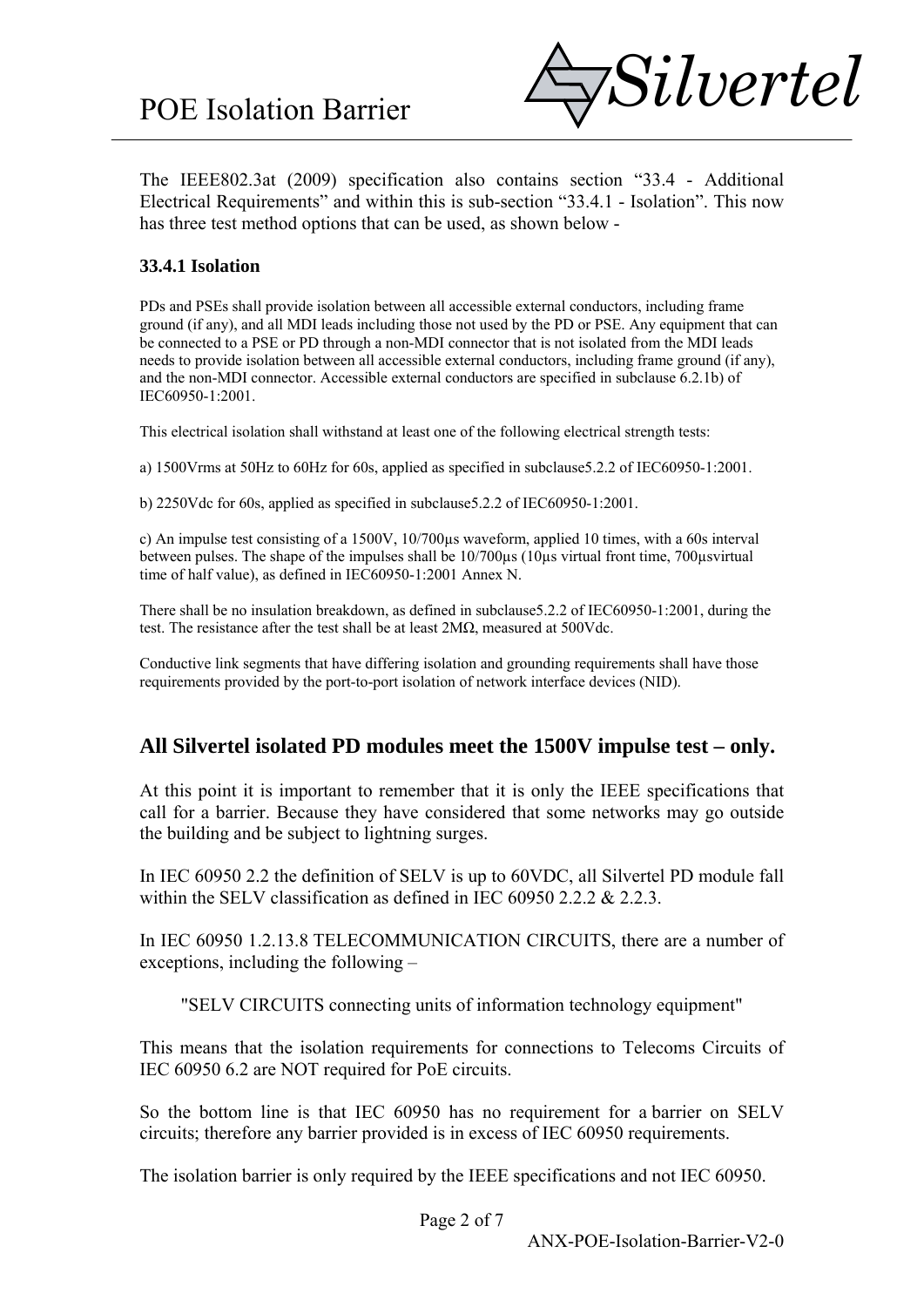

# Part 2

### Design Considerations

Silver Telecom offer a wide range of modules suitable for PD application, these can broadly be split into two section "Isolated PD modules" and "Non-Isolated PD modules".

## Isolated PD Modules

All Silver Telecom Isolated PD modules conform to option "b", detailed in Part 1. But the PD module is just one component that interfaces to the PI and crosses the barrier, the magnetics is another.

Figure 1 is a simplified block diagram showing the position of the isolation barrier and the components that cross it (examples of discrete 10/100-BASE-T magnetic modules are detailed in the Non-Isolated PD Module section).

The connections on the left side of the dotted line connect to the PI and the connection on the right side of the dotted line could directly (or indirectly) connect to an external conductor.



Figure 1: Isolation Barrier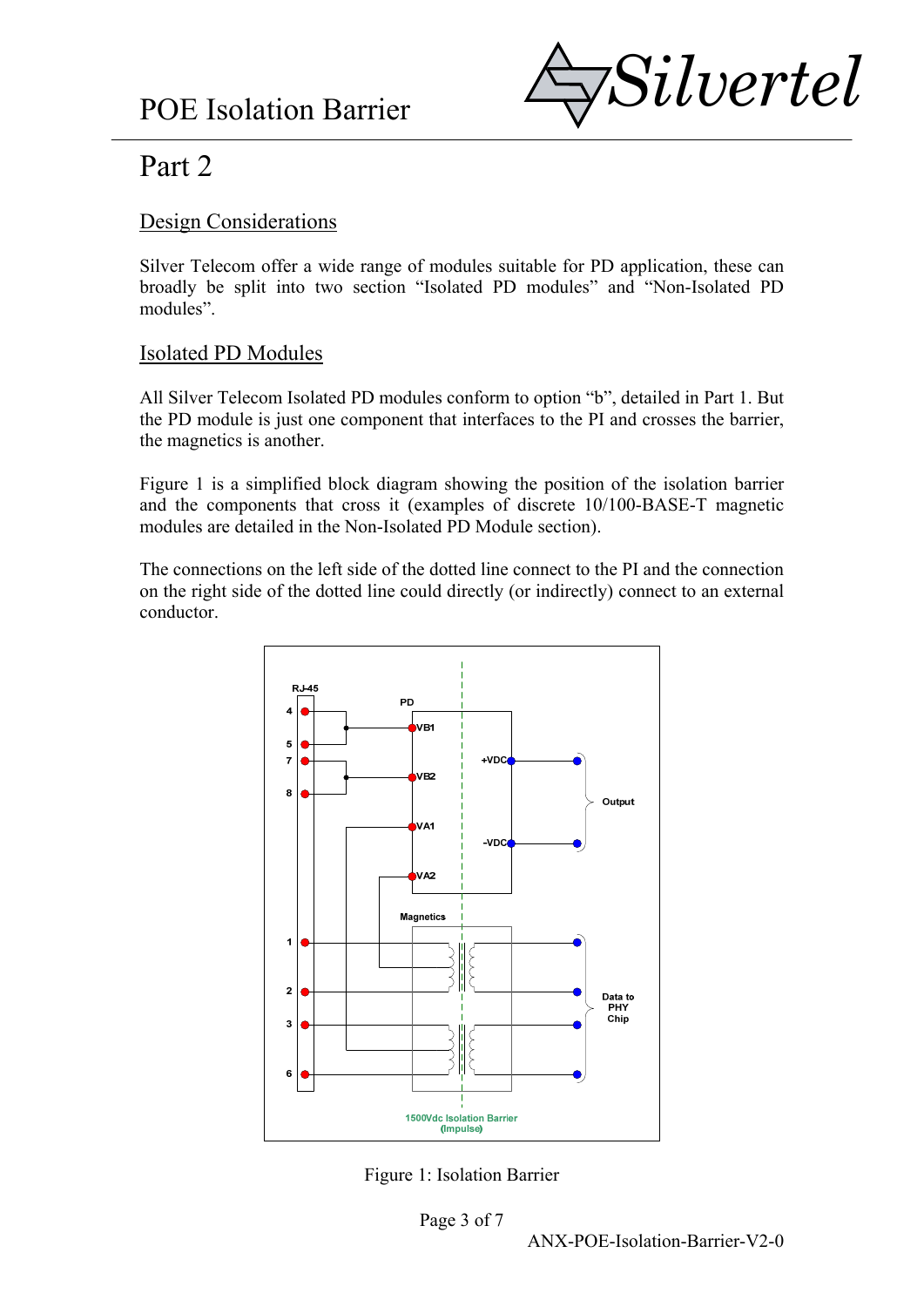

To optimise space a number for manufacturers produce RJ45 connectors that have integrated magnetics. An example of such an integrated connector is the "MJX11UXXXX8-VB110" from Elec and Eltek Magnetic Product Limited. So now the integrated RJ45 connector crosses the isolation barrier.

Figure 2 shows the electrical connections and Figure 3 shows the mechanical connections of the "MJX11UXXXX8-VB110" connector.



Figure 2: MJX11UXXXX8-VB110 electrical connection



Figure 3: MJX11UXXXX8-VB110 mechanical connection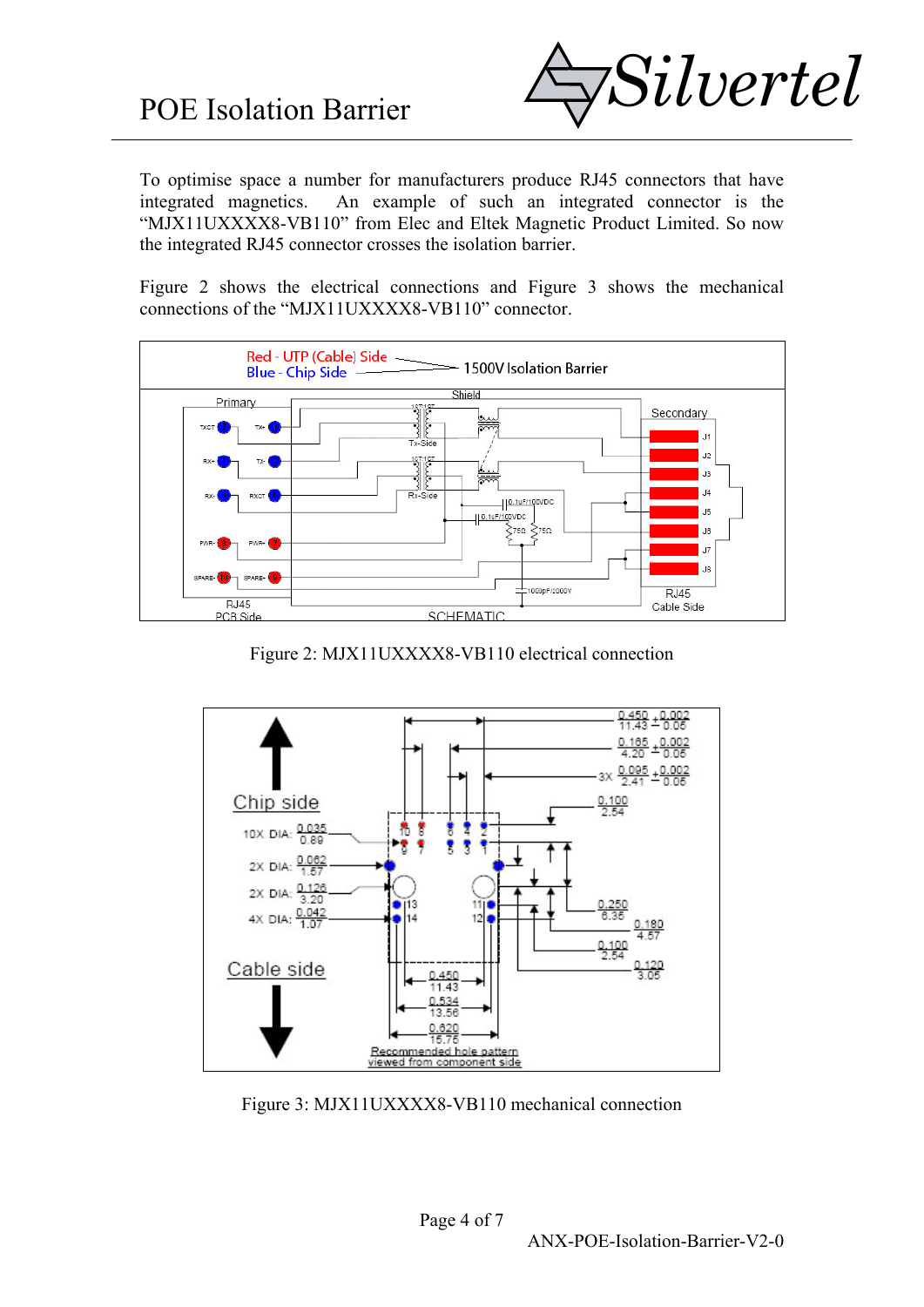

In Figures 2 and 3 the red pins are connected to the PI (or cable side) of the barrier and the blue pins are connected to components that may be connected to an external conductor.

Figure 4 shows a simple layout using the MJX11UXXXX8-VB110 integrated RJ45 connector with an Ag9000-S module. The tracks shown in red are on the PI side of the barrier and the tracks in blue are on the external conductor side of the barrier, the hatched area shows the isolation barrier.

As a guide, the clearance between conductors on either side of the barrier should be at least 3mm, anything less than this could introduce a flash point.



Figure 4: Example layout

There are a number of areas that need extra care in the layout: -

The Ag9000 datasheet shows the position of the isolation barrier at the pin side of the module (see Figure 5). Basically components and tracks on the left side of the isolation barrier line will be connected to the PI and those to the right will be connected to the external conductor. Because of the high component density on the module there are tracks and components very close to this bottom edge. Therefore it is important that tracks from one side of the barrier are not routed under the module on the top conductor layer, as they could compromise the barrier on the module.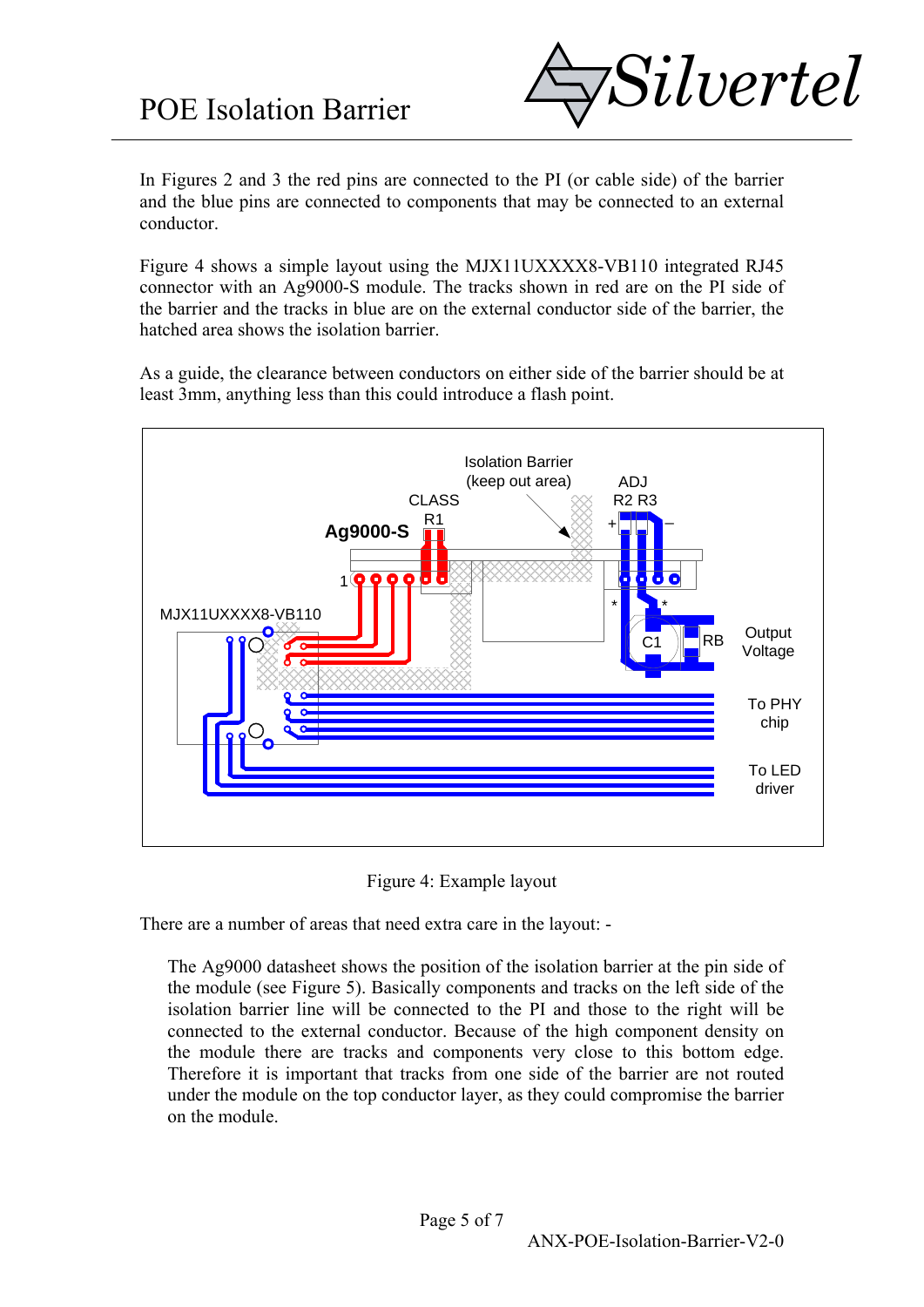



Figure 5: Package drawing from Ag9000 datasheet (v2.10)

It is important that the tracks routed to the RJ45 connector also maintain sufficient clearance to preserve the barrier. The tracks going to pins 1 to 4 of the Ag9000-S should NOT be routed on the top layer, as the RJ45 shield is an external conductor. In the example layout shown in Figure 4 the connector shield has been left unconnected, but this could be connected to ground if required. The tracks going from pins 5 and 6 of the Ag9000 to R1 (optional class programming resistor) can be on either side of the board.

When selecting an integrated RJ45 connector, be careful that the part has sufficient clearance between pins that are on opposite sides of the isolation barrier (this includes the shielding can). Many integrated RJ45 connectors have adjacent pins that are on opposite sides of the barrier on a standard 0.1" (2.54mm) pitch. Maintaining an adequate isolation barrier with these connectors would be problematic.

The Ag9000-S has been used as an example, but the same principles apply to all Silver Telecom Isolated PD modules.